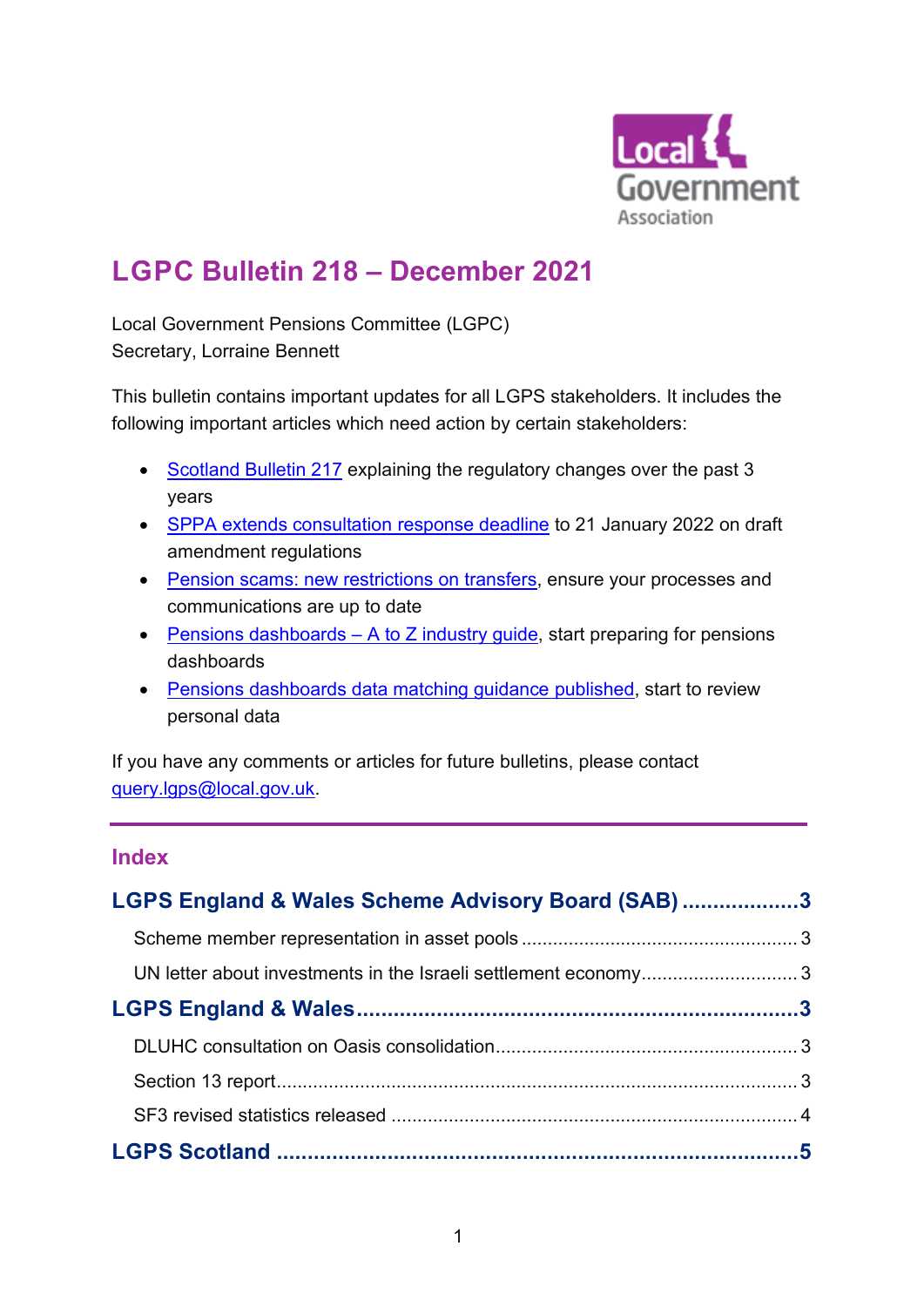| SPPA extends consultation deadline on draft amendment regulations5      |    |
|-------------------------------------------------------------------------|----|
|                                                                         |    |
|                                                                         |    |
|                                                                         |    |
|                                                                         |    |
| FCA publishes rules for stronger nudge towards Pension Wise guidance  6 |    |
|                                                                         |    |
|                                                                         |    |
|                                                                         |    |
|                                                                         |    |
|                                                                         |    |
|                                                                         |    |
|                                                                         |    |
|                                                                         |    |
|                                                                         |    |
|                                                                         |    |
|                                                                         |    |
| McCloud - National Health Service and Teachers Pension Schemes 12       |    |
| <b>Useful links</b>                                                     | 12 |
|                                                                         |    |
|                                                                         |    |
|                                                                         |    |
|                                                                         |    |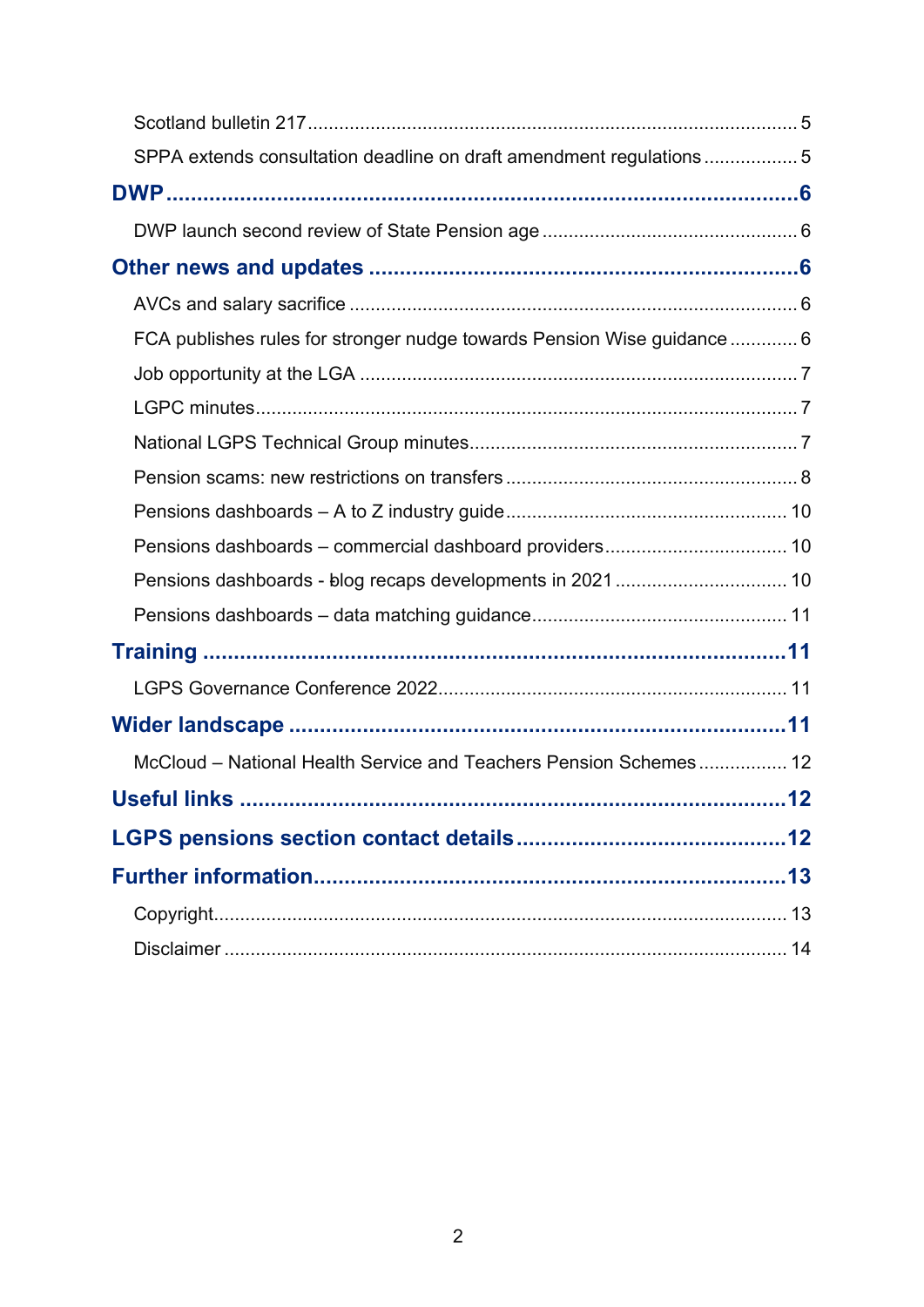# <span id="page-2-0"></span>**LGPS England & Wales Scheme Advisory Board (SAB)**

#### <span id="page-2-1"></span>**Scheme member representation in asset pools**

On 17 December 2021, the SAB [expressed its disappointment](https://www.lgpsboard.org/index.php/structure-reform/investment-pooling-2015) that ACCESS, which is an LGPS asset pool, continues not to have adopted SAB's policy on including member representation in its governance arrangement.

The SAB strongly urges representatives of the fund authorities to re-consider the position and to extend its governance arrangements to include scheme member representation, either as full members with or without voting rights, or as observers.

## <span id="page-2-2"></span>**UN letter about investments in the Israeli settlement economy**

At its meeting on 13 December 2021, the SAB discussed the letter from Michael Lynk, United Nations Special Rapporteur on the Palestinian Territories. Mr Lynk sent the letter to LGPS committee chairs in November 2021, which we covered in [Bulletin 216.](https://www.lgpsregs.org/bulletinsetc/bulletins.php) The SAB [has agreed](https://www.lgpsboard.org/index.php/structure-reform/investment-pooling-2015) that the Chair and Vice Chair will engage with the chair of the Local Authority Pension Fund Forum (LAPFF) to discuss a response. The SAB also agreed for the secretariat to liaise with Mr Lynk to arrange a meeting early in the new year.

# <span id="page-2-3"></span>**LGPS England & Wales**

## <span id="page-2-4"></span>**DLUHC consultation on Oasis consolidation**

On 9 December 2021, the Department for Levelling Up, Housing and Communities started a second consultation on the proposed consolidation of Oasis multiacademy trust into one LGPS fund. Oasis currently participate in 16 LGPS funds.

An initial consultation took place between 1 and 30 June 2021. However, a second consultation is taking place to allow those affected by the proposal more time to consider and respond.

The consultation is only open to those bodies appearing to be affected by the proposed consolidation. It closes on 17 February 2022.

## <span id="page-2-5"></span>**Section 13 report**

On 16 December 2021, DLUHC published [GAD's report on the 2019 fund valuations](https://www.gov.uk/government/publications/local-government-pension-scheme-review-of-the-actuarial-valuations-of-funds-as-at-31-march-2019). The report is required by section 13 of the Public Service Pensions Act 2013.

The Government Actuary's Department (GAD) found the scheme's financial position had strengthened since its previous review in 2016, on the back of buoyant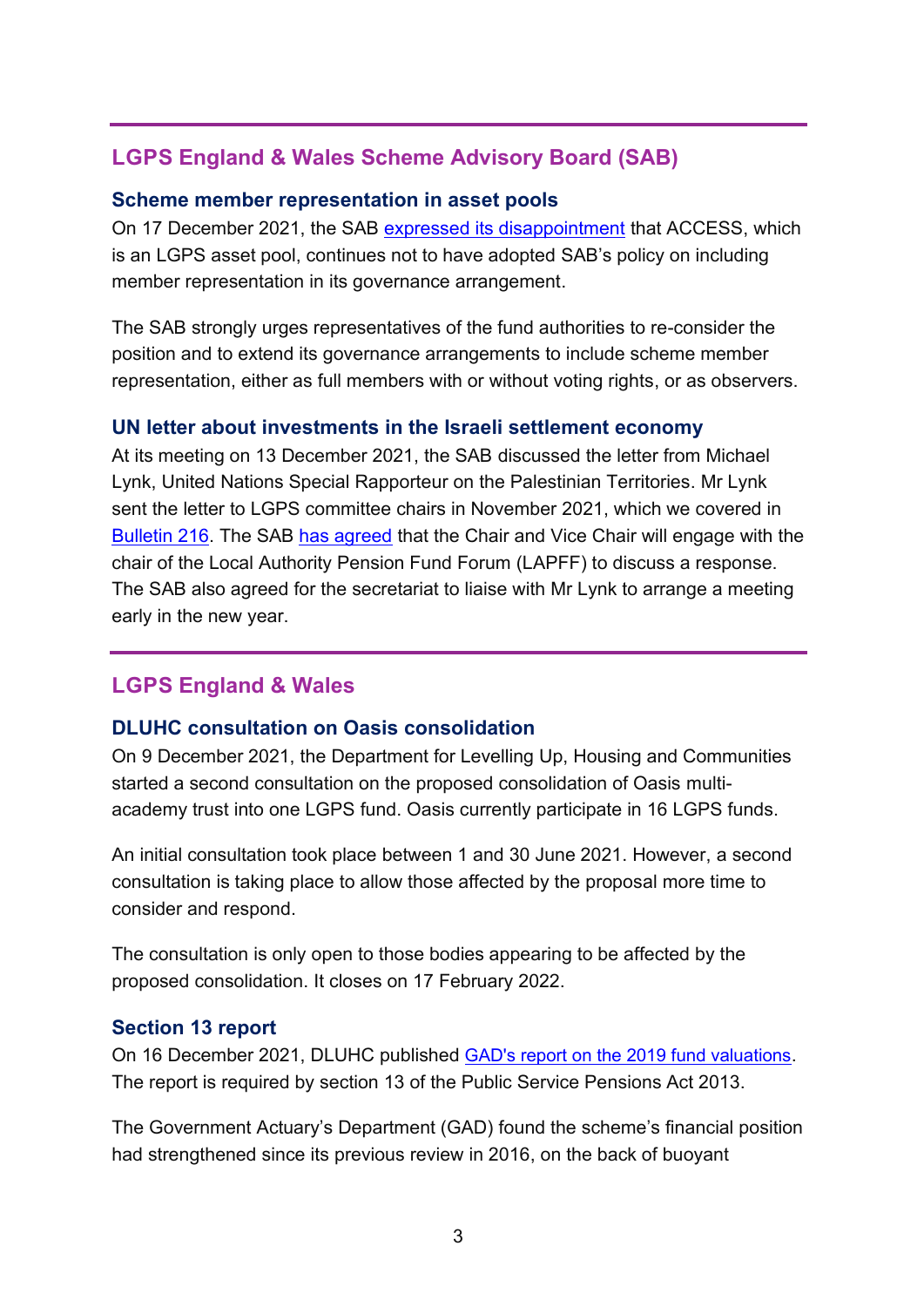investment returns between 2016 and 2019. Also, LGPS funds have made progress against the 2016 review recommendations.

The main findings are:

- Compliance fund valuations were compliant with relevant regulations.
- Consistency funds implemented GAD's 2016 recommendation to provide a standard dashboard to aid readers when comparing of results for different funds. However, differences in methodology and assumptions do mean that a like for like comparison is not straightforward.
- Solvency the size of pension funds has grown considerably more than local authority budgets since 2016, so there's an increased risk of strain on employers from any future funding changes.
- Long-term cost efficiency where relevant, funds had generally acted on GAD's 2016 recommendations on operating plans to close any deficit funding gaps. GAD highlighted four funds they are concerned about the level or trajectory of employer contributions and the implications for taxpayers.

## **Next steps**

GAD's recommendations for funds or the Scheme Advisory Board to consider during the local valuations in 2022 include:

- improve consistency in the approach to assessing emerging and existing key issues, such as recent legal judgements and setting employer contributions for new academies
- ensuring deficit recovery plans can be demonstrated to be a continuation of the previous plan
- continue with ongoing improvements on transparency through an expanded valuation dashboard
- review the governance around asset transfer arrangements from local authorities.

# <span id="page-3-0"></span>**SF3 revised statistics released**

On 21 December 2021, DLUHC published [revised SF3 statistics](https://www.gov.uk/government/statistics/local-government-pension-scheme-funds-for-england-and-wales-2020-to-2021#history) for 2020/21.

DLUHC published the SF3 statistics for 2020/21 on 27 October 2021, which we covered in [Bulletin 215.](https://lgpslibrary.org/assets/bulletins/2021/215.pdf) The statistics were based on data provided by 83 of the 85 administering authorities, which in some cases was based on provisional accounts data. Where data was based on provisional accounts, authorities were asked to submit revised data if their audited figures were significantly different.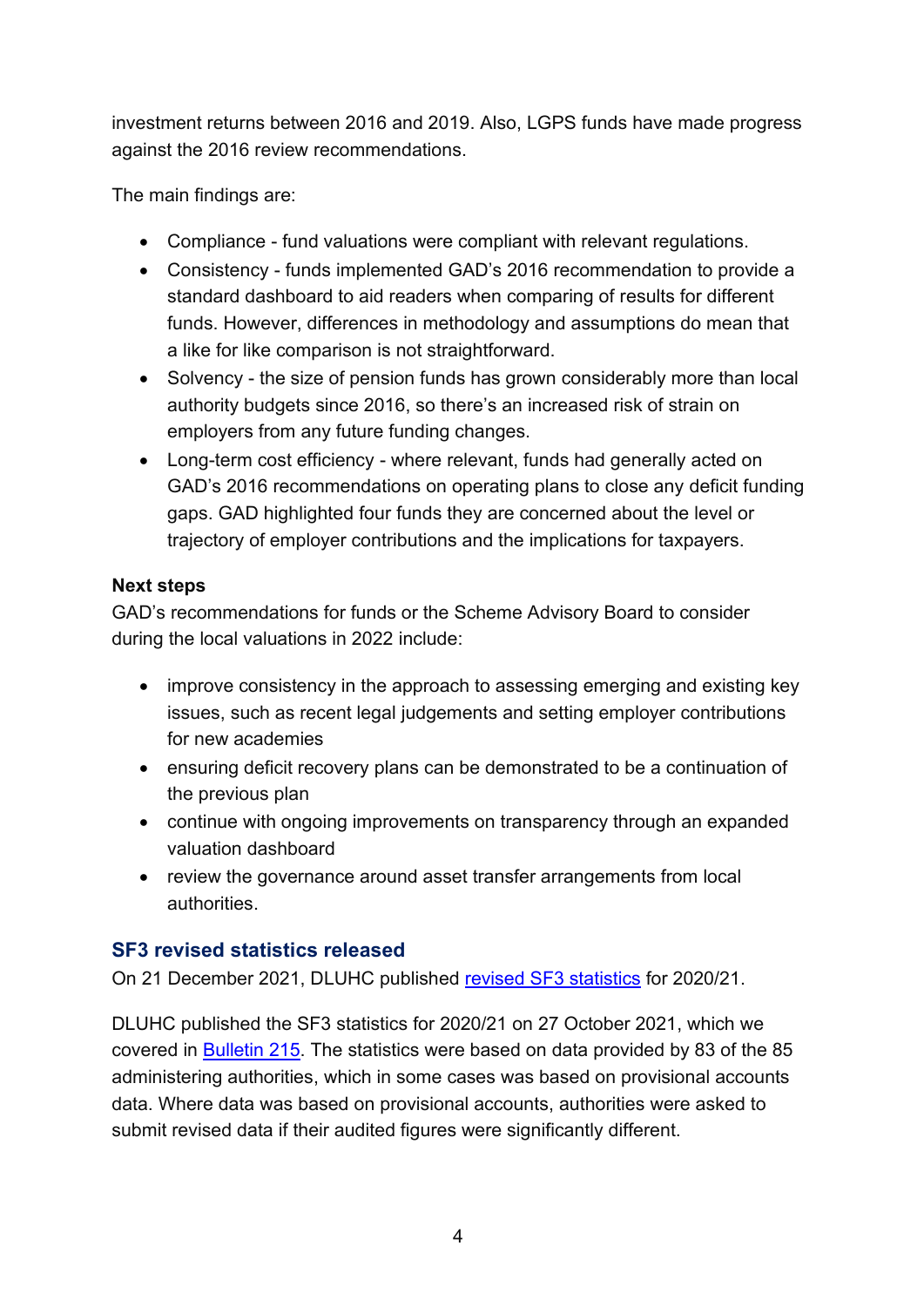Since then, DLUHC has received the data from two authorities who did not provide it in time for the October 2021 release. Also, DLUHC received revised data from a further six authorities. This data is reflected in the revised SF3 statistics.

# <span id="page-4-2"></span>**LGPS Scotland**

# <span id="page-4-0"></span>**Scotland bulletin 217**

On 9 December 2021, Steven Moseley emailed administering authorities in Scotland to let them know we have published [Scotland bulletin 217.](https://lgpslibrary.org/assets/bulletins/2021/217.pdf)

The bulletin gives a commentary on the changes made by the following regulations:

- [Local Government Pension Scheme \(Scotland\) Regulations 2018](https://www.legislation.gov.uk/ssi/2018/141/contents) [2018/141]
- [Local Government Pension Scheme \(Miscellaneous Amendments\)](https://www.legislation.gov.uk/ssi/2019/161/contents)  [\(Scotland\) Regulations 2019](https://www.legislation.gov.uk/ssi/2019/161/contents) [2019/161]
- [Local Government Pension Scheme \(Miscellaneous Amendments\)](https://www.legislation.gov.uk/ssi/2019/204/contents/made)  [\(Scotland\) Amendment Regulations 2019](https://www.legislation.gov.uk/ssi/2019/204/contents/made) [2019/204]
- [Local Government Pension Scheme \(Miscellaneous Amendments\)](https://www.legislation.gov.uk/ssi/2020/31/contents/made)  [\(Scotland\) Regulations 2020](https://www.legislation.gov.uk/ssi/2020/31/contents/made) [2020/31]
- [Parental Bereavement Leave and Pay \(Consequential Amendments to](https://www.legislation.gov.uk/uksi/2020/354/contents/made)  [Subordinate Legislation\) Regulations 2020](https://www.legislation.gov.uk/uksi/2020/354/contents/made) [2020/354].

## **Action for administering authorities**

Ensure that your processes, and those of your employers, and communication materials are in line with the changes explained in the bulletin.

# <span id="page-4-1"></span>**SPPA extends consultation deadline on draft amendment regulations**

On 21 December 2021, Victoria Antcliff from the Scottish Public Pensions Agency (SPPA), emailed administering authorities confirming that the consultation on the Local Government Pension Scheme (Scotland) (Amendment) Regulations 2021 will close on 21 January 2022, rather than on 7 January 2022.

SPPA launched the consultation on 1 November 2021, which we covered in [Bulletin 216.](https://lgpslibrary.org/assets/bulletins/2021/216.pdf) You can view the consultation documents on the Scheme consultations page of [www.scotlgpsregs.org.](http://www.scotlgpsregs.org/)

We will submit a response and share this in advance of the closing date.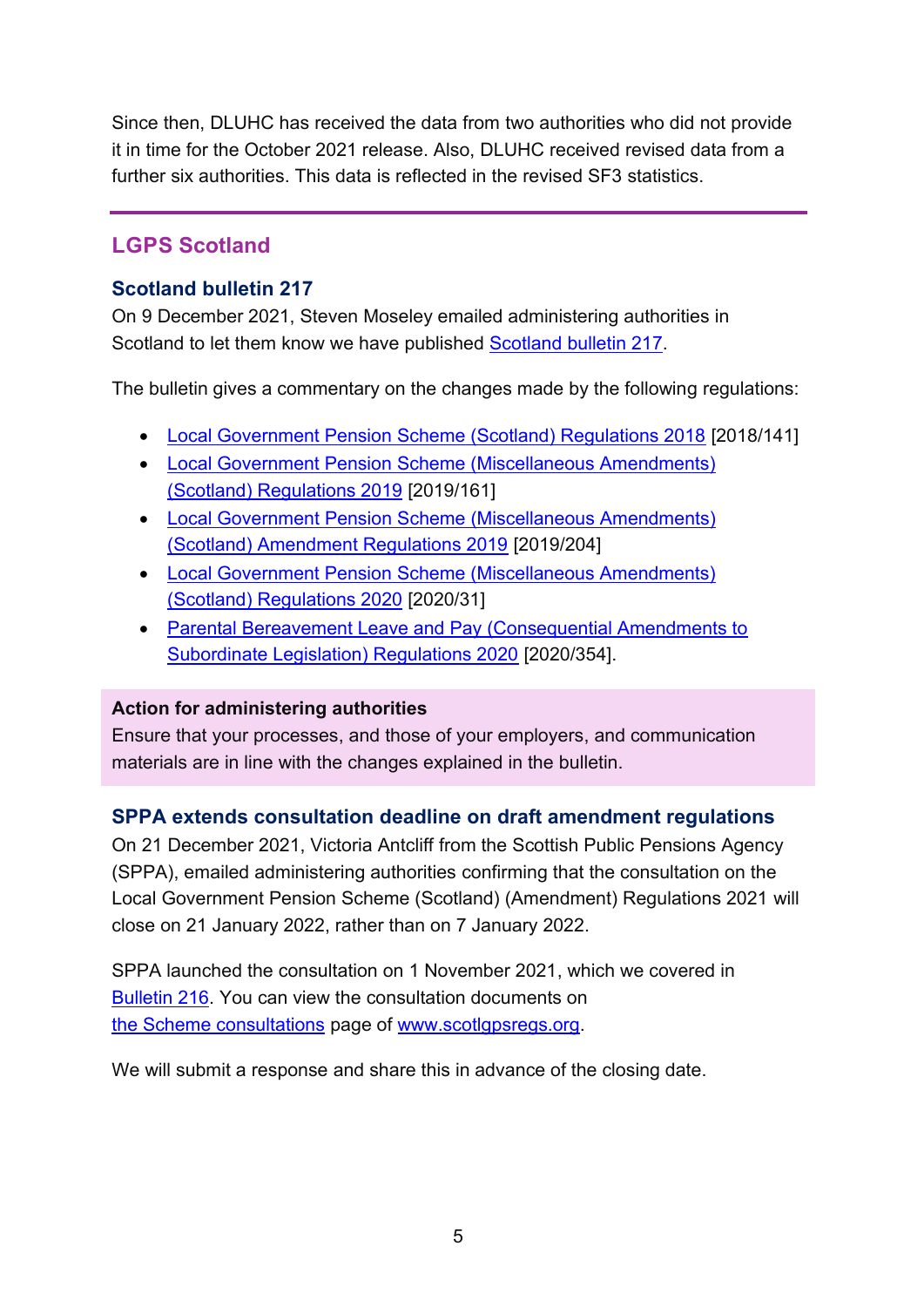#### **Action for administering authorities**

Please publicise the consultation and the new closing date of the consultation to your scheme employers.

## <span id="page-5-0"></span>**DWP**

## <span id="page-5-1"></span>**DWP launch second review of State Pension age**

[The review](https://www.gov.uk/government/news/second-state-pension-age-review-launches) was launched on 14 December 2021. It will consider if the State Pension age (SPa) rules are still appropriate based on the latest life expectancy data and other evidence.

The Pensions Act 2014 requires Government to regularly review SPa and for the latest review to be published by 7 May 2023.

Two independent reports will be commissioned as part of the review:

- the Government Actuary will provide a report assessing the appropriateness of SPa considering the latest life expectancy projections
- Baroness Neville-Rolfe will provide a report on other relevant factors including recent trends in life expectancy and other metrics.

Evidence from across the UK will be considered in the review.

# <span id="page-5-2"></span>**Other news and updates**

## <span id="page-5-3"></span>**AVCs and salary sacrifice**

In [Bulletin 213](https://www.lgpsregs.org/bulletinsetc/bulletins.php) we let you know that we had published two guides setting out what administering authorities and employers need to be aware of in relation to salary sacrifice shared cost AVCs. One guide is for England and Wales, the other is for Scotland.

The guides contain a list of providers that offer salary sacrifice shared cost AVCs. It has come to our attention that Scottish Widows should not be listed whereas Clerical Medical should. We will update the guides in due course.

# <span id="page-5-4"></span>**FCA publishes rules for stronger nudge towards Pension Wise guidance**

On 1 December 2021, [the Financial Conduct Authority \(FCA\) published its final](https://www.fca.org.uk/publication/policy/ps21-21.pdf)  [rules](https://www.fca.org.uk/publication/policy/ps21-21.pdf) requiring pension schemes regulated by them to provide a stronger nudge to Pension Wise guidance, effective from 1 June 2022.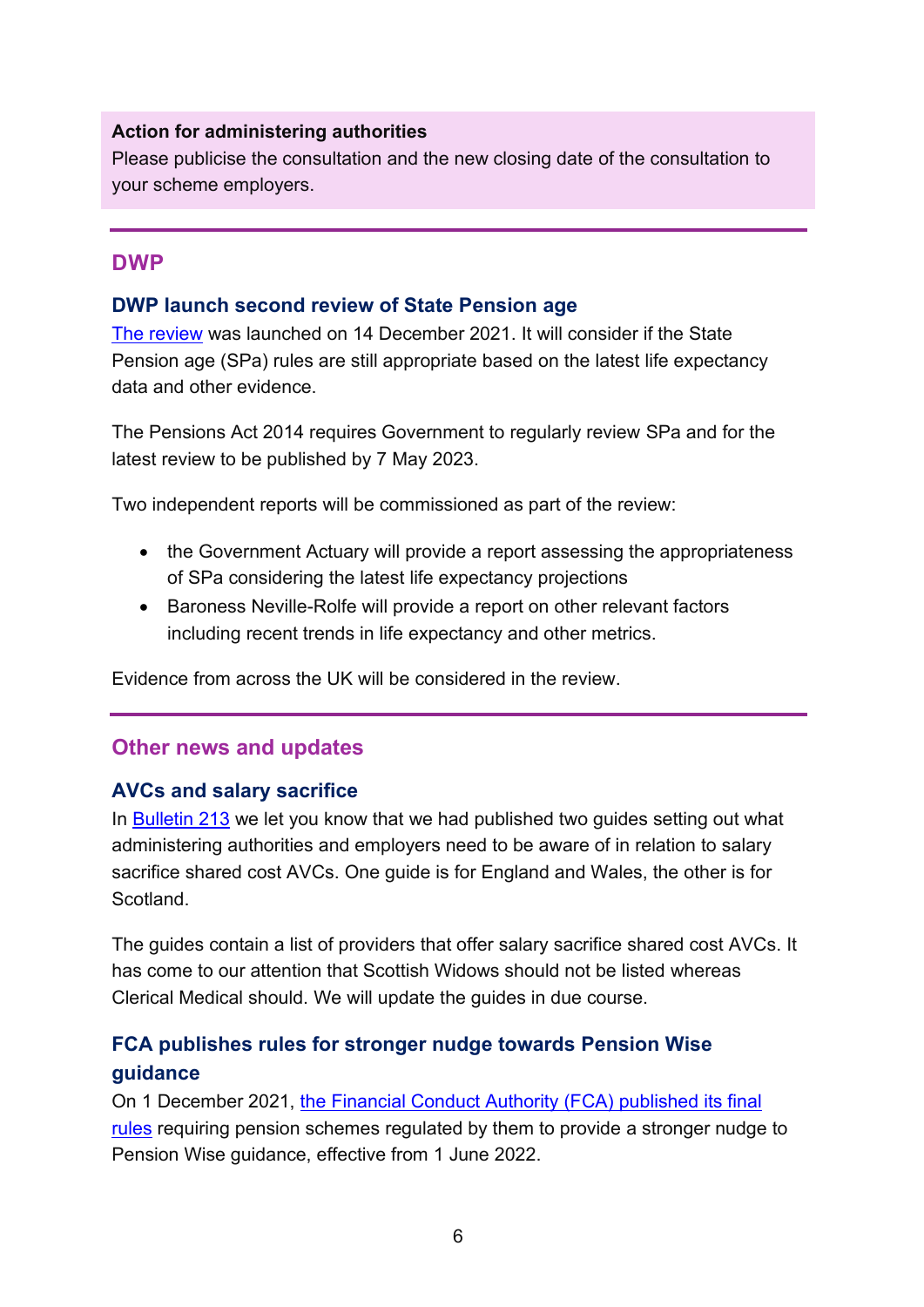The Department for Work and Pensions (DWP) consulted on draft regulations, which will implement similar requirements for other pension schemes, such as the LGPS. The consultation closed on 3 September 2021 and we are waiting for the DWP to publish its response. You can access the consultation documents and our response on the non-scheme consultations pages of [www.lgpsregs.org](http://www.lgpsregs.org/) and [www.scotlgpsregs.org.](http://www.scotlgpsregs.org/)

## <span id="page-6-0"></span>**Job opportunity at the LGA**

We are recruiting for an [LGPS Pensions Adviser -](https://www.jobtrain.co.uk/lga/displayjob.aspx?jobid=1490) Employers.

The successful candidate will lead on the provision of support, guidance and training to LGPS employers. This post is offered as a home or office based contract. The closing date is 3 January 2022.

If you have any questions or would like to discuss the role informally, please contact [Lorraine.bennett@local.gov.uk.](mailto:Lorraine.bennett@local.gov.uk)

# <span id="page-6-1"></span>**LGPC minutes**

On 20 December 2021, we published the draft minutes of the Local Government Pensions Committee (LGPC) meeting held on 13 December 2021. These are found on the LGPC minutes pages of [www.lgpsregs.org](http://www.lgpsregs.org/) and [www.scotlgpsregs.org.](http://www.scotlgpsregs.org/) Topics discussed included:

- pensions tax relief
- government response to the pensions scam consultation
- letter from Michael Lynk, United Nations Special Rapporteur on the Palestinian Territories to administering authorities
- annual report survey
- Scheme Advisory Board membership representing academies
- cost management committee report concerning the McCloud remedy
- updates from LGPS Scotland, LGPS Northern Ireland and National LGPS Technical Group.

The minutes will be agreed at the next meeting on 7 March 2022.

## <span id="page-6-2"></span>**National LGPS Technical Group minutes**

On 17 December 2021, we published the minutes of the National LGPS Technical Group meeting held on 7 December 2021. These are found on the Technical group pages of [www.lgpsregs.org](http://www.lgpsregs.org/) and [www.scotlgpsregs.org.](http://www.scotlgpsregs.org/) Topics discussed included:

- McCloud preparations
- Pensions Dashboards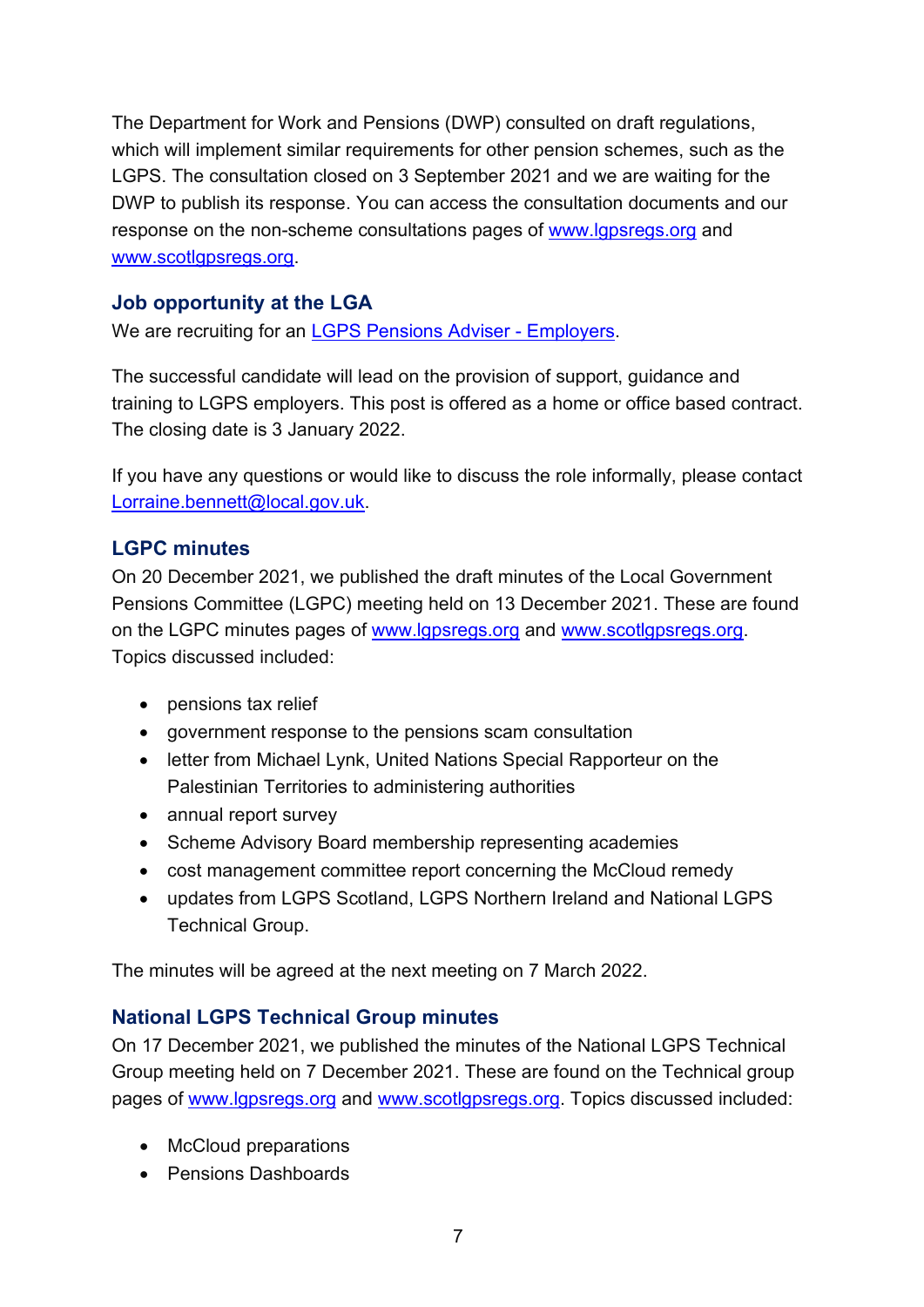- the Conditions for Transfers Regulations 2021 and the impact on administering authorities processes and communications
- producing a standard process and communications for administering authorities to use when they receive a data subject access request
- the agreement to produce an historical timeline of pension scam information to help administering authorities deal with transfer out complaints
- the decision not to recommend changing the LGPS regulations to include emoluments for electric vehicles as pensionable
- an update about the poor level of service from Prudential.

The next meeting will be held on 11 March 2022.

# <span id="page-7-0"></span>**Pension scams: new restrictions on transfers**

On 17 December 2021, Jayne Wiberg emailed administering authorities to let them know we published version 2.0 of the non-club transfers out technical guide, alongside template letters. These can be accessed on the Administrator guides and documents pages of [www.lgpsregs.org](http://www.lgpsregs.org/) and [www.scotlgpsregs.org.](http://www.scotlgpsregs.org/)

The guide is updated to reflect [the Occupational and Personal Pension Schemes](https://www.legislation.gov.uk/uksi/2021/1237/contents/made)  [\(Conditions for Transfers\) Regulations](https://www.legislation.gov.uk/uksi/2021/1237/contents/made) 2021('the regulations'). See [Bulletin 216](https://lgpslibrary.org/assets/bulletins/2021/216.pdf) for more information.

The regulations do not replace existing due diligence processes, which we recommend should be in line with the Pension Scams Industry Group's ['Combating Pension Scams: Code of Best Practice'](https://www.plsa.co.uk/Policy-and-Research/Document-library/Combating-Pension-Scams-a-Code-of-Good-Practice). The regulations build on this.

The regulations apply to the payment of cash equivalent transfers for:

- deferred members who request a statement of entitlement on or after 30 November 2021 (main scheme benefits only)
- AVC members who elect for payment of a transfer on or after 30 November 2021
- pension credit members who elect for payment of a transfer on or after 30 November 2021 (main scheme and / or AVCs).

The regulations do not apply to the payment of cash transfer sums ie deferred refunds, nor to pensions on divorce transfers.

Although, the guide does not cover qualifying recognised overseas pension schemes (QROPS) or AVC transfers, the new regulations apply in a similar way to these as they apply to other transfers. The main differences are: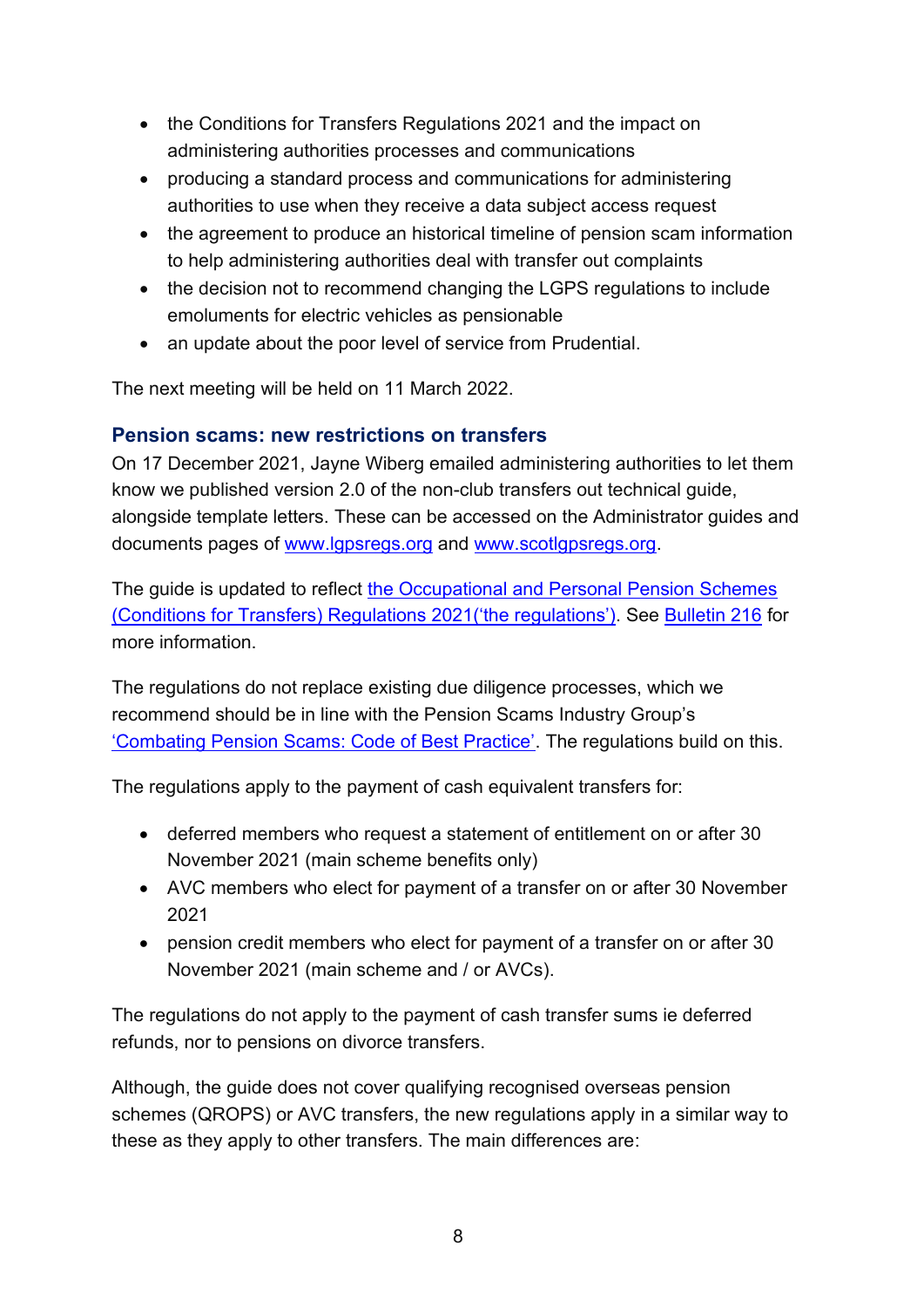- for transfers to QROPS, members need to demonstrate [a residency link](https://www.thepensionsregulator.gov.uk/en/pension-scams/dealing-with-transfer-requests#b332e009bd8544c599667e3e1e1ad033) to the country in which the QROPS is based, or, where the QROPS is an occupational pension scheme, either the residency link or employment link
- for AVC transfers, you must let the member know about the new regulations within one month of receiving the election to transfer.

We will be setting out more details about how the new regulations apply to QROPS and AVC transfers in due course.

To support administering authorities in applying the new regulations, we have revised our existing acknowledgement letter and created three new template letters, that you can also use for transfers to QROPS and transfers of AVCs.

## **Information to be provided to member upon initial enquiry (version 2.0)**

The new regulations require administering authorities to notify deferred members applying for statements of entitlement on or after 30 November 2021, that the transfer can only proceed if there are no red flags present or the transfer is to a public service scheme, master trust or collective money purchase scheme. Administering authorities must notify the member within one month of the application. We have updated this letter to include this information.

# **Information to be provided on payment request of AVCs or pension credits (version 1.0)**

The new regulations require administering authorities to notify members who elect to transfer their pension credit benefits or AVCs on or after 30 November 2021, that the transfer can only proceed if there are no red flags present or the transfer is to a public service scheme, master trust or collective money purchase scheme. Administering authorities must notify the member within one month of the election. This letter sets out this information.

## **Information to be provided on transfer payment (version 1.0)**

Once administering authorities have decided about whether the transfer can proceed taking into account the new regulations, they must notify the member. If administering authorities decide that the transfer can proceed, they must notify the member by no later than the date they write to the member confirming that they have paid the transfer. This letter provides this confirmation.

## **Refusal to transfer (version 1.0)**

If administering authorities decide that there are red flags present so they must stop the transfer and notify the member within seven working days of their decision. This letter sets out what you need to tell the member if you decide to stop the transfer.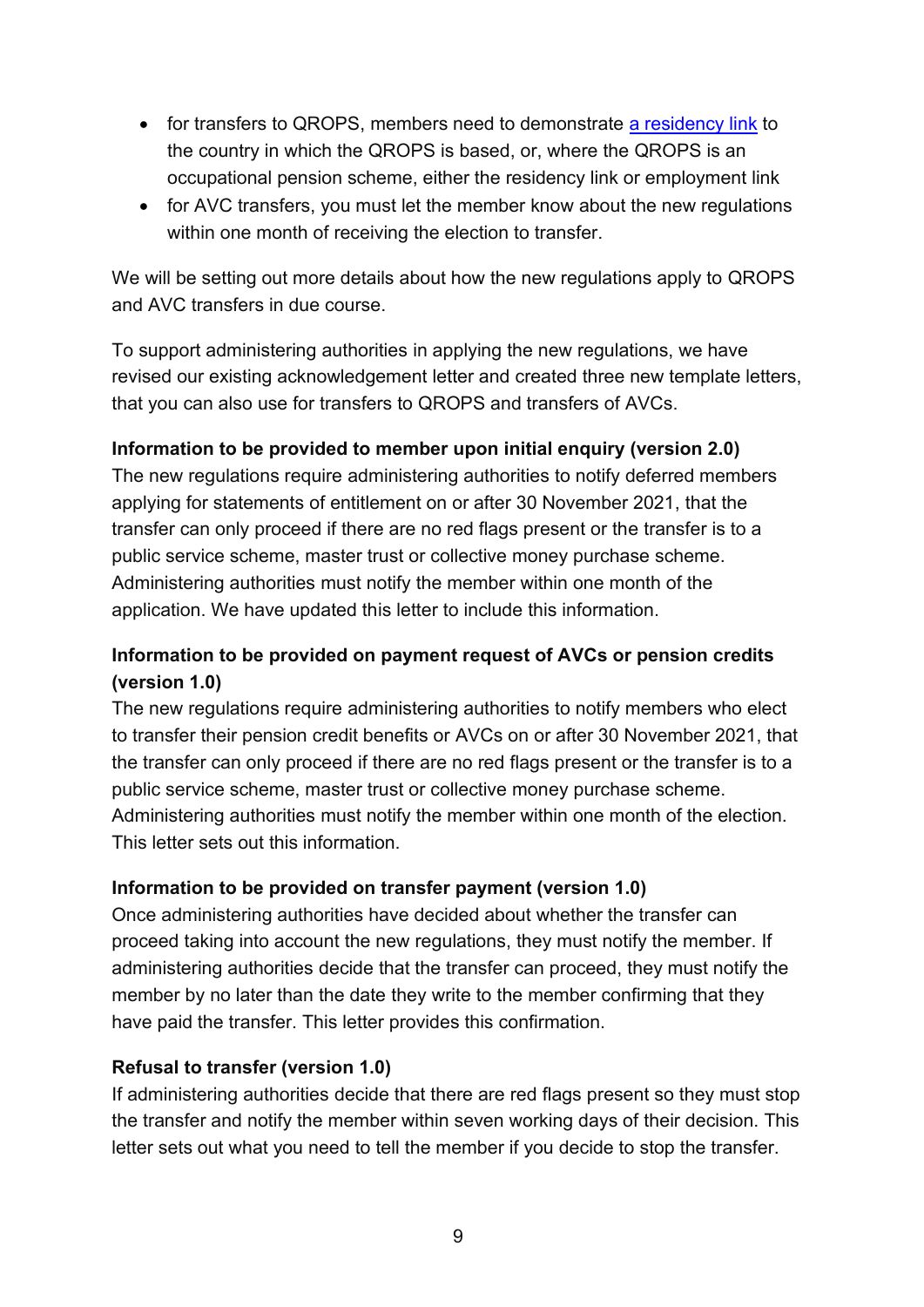#### **Action for administering authorities**

You will need to review the guide and correspondence to ensure that your transferout process is in line with the new regulations.

#### <span id="page-9-0"></span>**Pensions dashboards – A to Z industry guide**

On 16 December 2021, the Pensions and Lifetime Savings Association published an A to Z [industry guide](https://www.plsa.co.uk/Press-Centre/Press-Releases/Article/PLSA-publishes-Pensions-Dashboards-A-Z-to-guide-industry-to-decisions-required-for-initial-dashboards-) containing decisions that are required to make the initial pensions dashboards a success. The guide looks at seven key areas covering:

- testing and managing savers' understanding
- integrated service provider technical connections with the digital architecture and dashboards
- GDPR compliance
- clarity on the liability regime
- the definition of view data to be returned
- clarity on the timeline
- regulation of data provision.

The guide is intended to help the people engaged with preparing for pensions dashboards, better understand the key issues to be assessed and resolved.

#### **Action for administering authorities**

Administering authorities should review the guide and start preparing for pensions dashboards.

#### <span id="page-9-1"></span>**Pensions dashboards – commercial dashboard providers**

On 15 December 2021, [the Pensions Dashboard Programme \(PDP\) announced](https://www.pensionsdashboardsprogramme.org.uk/2021/12/15/pdp-announces-pensions-dashboards-providers-support-development/) that it has selected three potential dashboard providers to take part in initial development of the dashboards ecosystem: Aviva, Bud and Moneyhub.

In addition to the Money and Pensions Service's non-commercial dashboard, PDP will work with these companies to support the early work on design standards and technology.

#### <span id="page-9-2"></span>**Pensions dashboards - -blog recaps developments in 2021**

On 16 December 2021, Chris Curry, Principal of the Pensions Dashboard Programme (PDP), published [a blog recapping the developments in 2021.](https://www.pensionsdashboardsprogramme.org.uk/2021/12/16/twelve-months-pensions-dashboards-progress/)

In the blog, Chris urges all pension providers to work on their data, so that it is clean, up to date, online and accessible.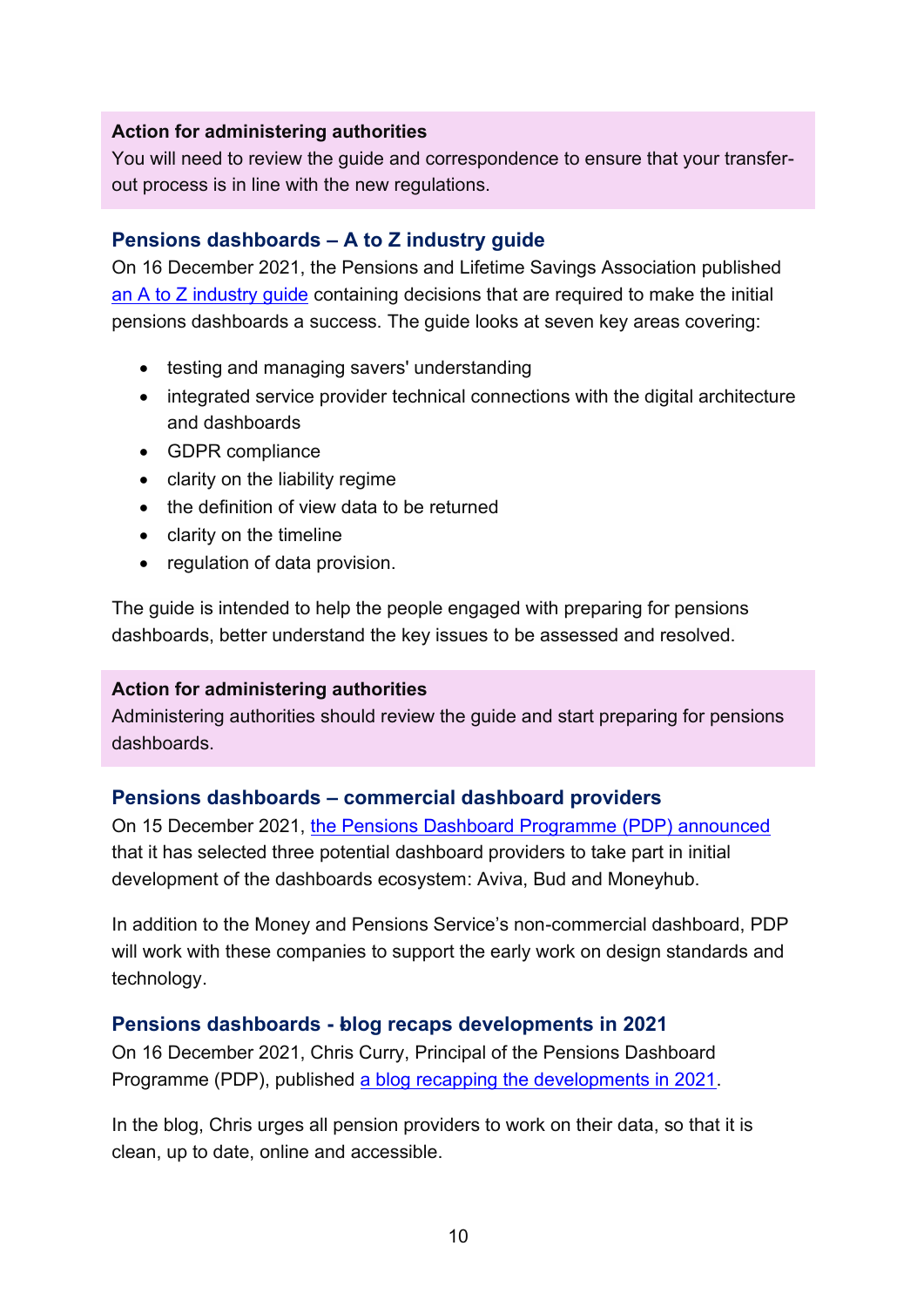## <span id="page-10-0"></span>**Pensions dashboards – data matching guidance**

On 7 December 2021, the Pensions Administration Standards Association (PASA) [published initial guidance](https://www.pasa-uk.com/pasa-announce-data-matching-convention-dmc-guidance/) on the choice of data matching convention, schemes must make ahead of their compliance with the upcoming pensions dashboards legislation.

The guidance details how every pension scheme must choose how they wish to compare 'find requests' from dashboard users against the member records they hold. Choice of matching will depend on the accuracy of the personal data held by administering authorities, across all of their deferred and active member records.

The initial guidance does not completely resolve the matching challenges. Questions about liability and maybe matches remain outstanding. Though this is an important step in helping administering authorities prepare for dashboards.

#### **Action for administering authorities**

Administering authorities should review the accuracy of the personal data values held for all active and deferred members.

# <span id="page-10-1"></span>**Training**

#### <span id="page-10-2"></span>**LGPS Governance Conference 2022**

Booking is open for the LGPS Governance Conference 2022. The title of the conference is 'Climate forecast for the LGPS; (Mc)Cloudy or bright?'. [See our flyer for more details.](https://cdn.eventsforce.net/files/ef-jc6e54q56tji/website/1259/flyer_final.pdf)

The conference is taking place on 20-21 January 2022 in Bournemouth. You can attend the conference in person or join us online.

The conference is aimed at elected members and others who attend pension committees/panels and local pension boards. Past delegates include elected members, trades union representatives, member and employer representatives, as well as a variety of officers who attend and support committees.

You can book and view the programme and current list of confirmed speakers using the links below:

- [book to attend in person](https://lgaevents.local.gov.uk/lga/1259/home)
- [book to attend virtually.](https://lgaevents.local.gov.uk/lga/1267/home)

# <span id="page-10-3"></span>**Wider landscape**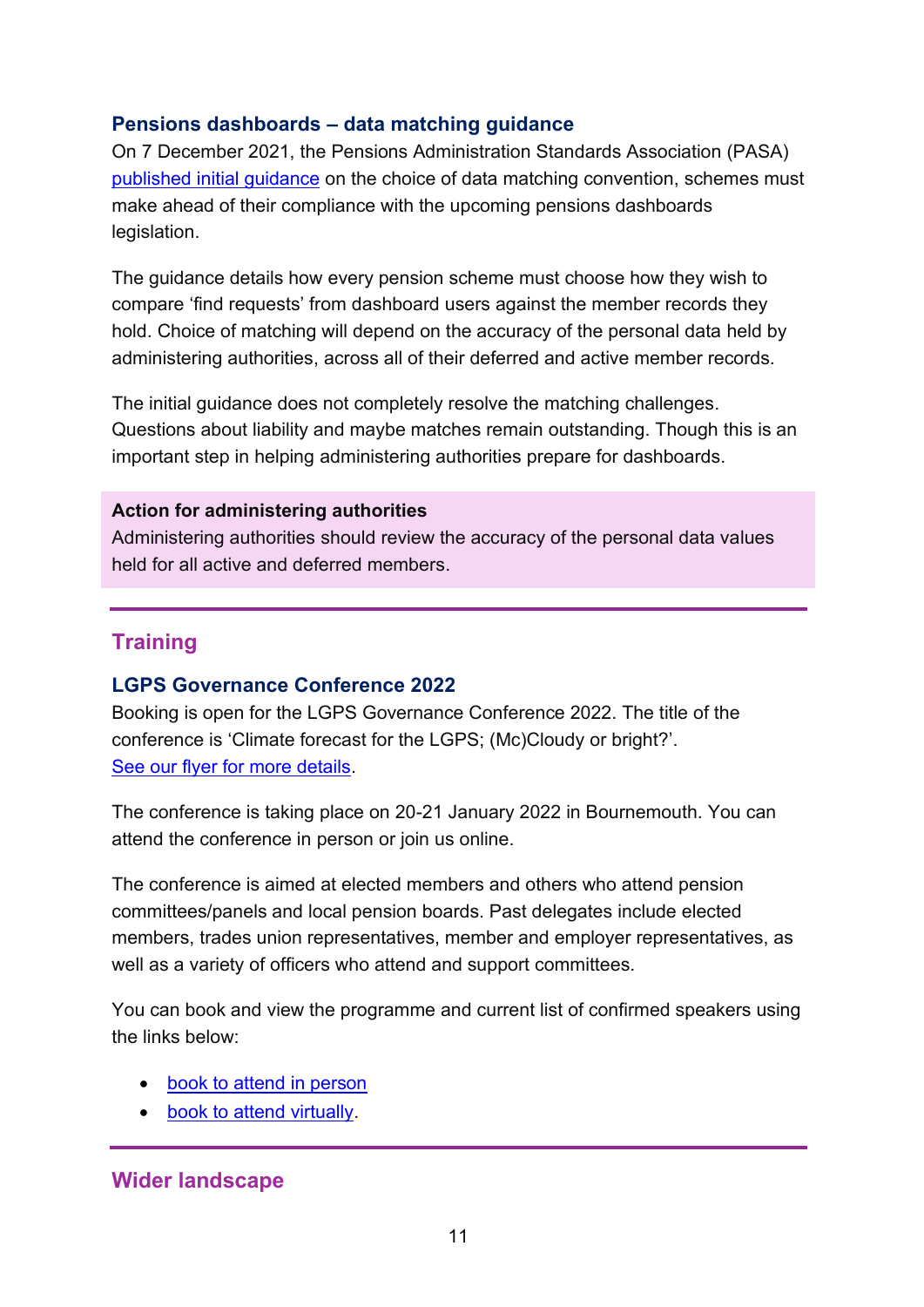## <span id="page-11-0"></span>**McCloud – National Health Service and Teachers Pension Schemes**

The Department of Health and Social Care and the Department for Education, are consulting on changes to the [NHS Pension Scheme](https://www.gov.uk/government/consultations/nhs-pension-scheme-mccloud-remedy-part-1-proposed-changes-to-scheme-regulations-2022) and the [Teachers Pension Scheme](https://www.gov.uk/government/consultations/teachers-pension-scheme-proposed-changes-to-scheme-regulations) to implement the first part of the McCloud remedy. The consultations propose moving all members, irrespective of their age, into the 2015 CARE schemes on 1 April 2022. The consultations close on 20 and 24 January 2022 respectively.

The second part of the McCloud remedy will look at removing the effect of transitional protection. This will be achieved by offering eligible members a choice over the set of benefits (final salary scheme or 2015 CARE scheme) they wish to receive for any membership during the period 1 April 2015 to 31 March 2022.

#### <span id="page-11-1"></span>**Useful links**

[LGA Pensions page](https://local.gov.uk/our-support/workforce-and-hr-support/local-government-pensions)

[LGPS member website \(England and Wales\)](https://www.lgpsmember.org/)

[LGPS member website \(Scotland 2015\)](http://www.scotlgps2015.org/)

[LGPS Advisory Board website \(England and Wales\)](http://www.lgpsboard.org/)

[LGPS Advisory Board website \(Scotland\)](http://lgpsab.scot/)

[LGPS Regulations and Guidance website \(England and Wales\)](http://www.lgpsregs.org/)

[LGPS Regulations and Guidance website \(Scotland\)](http://www.scotlgpsregs.org/)

[Public Sector Transfer Club](http://www.civilservicepensionscheme.org.uk/members/public-sector-transfer-club/)

[Recognised Overseas Pension Schemes](http://www.hmrc.gov.uk/pensionschemes/qrops-list.htm) that have told HMRC that they meet the conditions to be a ROPS and have asked to be included on the list.

## <span id="page-11-2"></span>**LGPS pensions section contact details**

If you have a technical query, please email [query.lgps@local.gov.uk](mailto:query.lgps@local.gov.uk) and one of the team's LGPS pension advisers will get back to you.

**Jeff Houston (Head of Pensions)** Telephone: 07786 681936 Email: [jeff.houston@local.gov.uk](mailto:jeff.houston@local.gov.uk)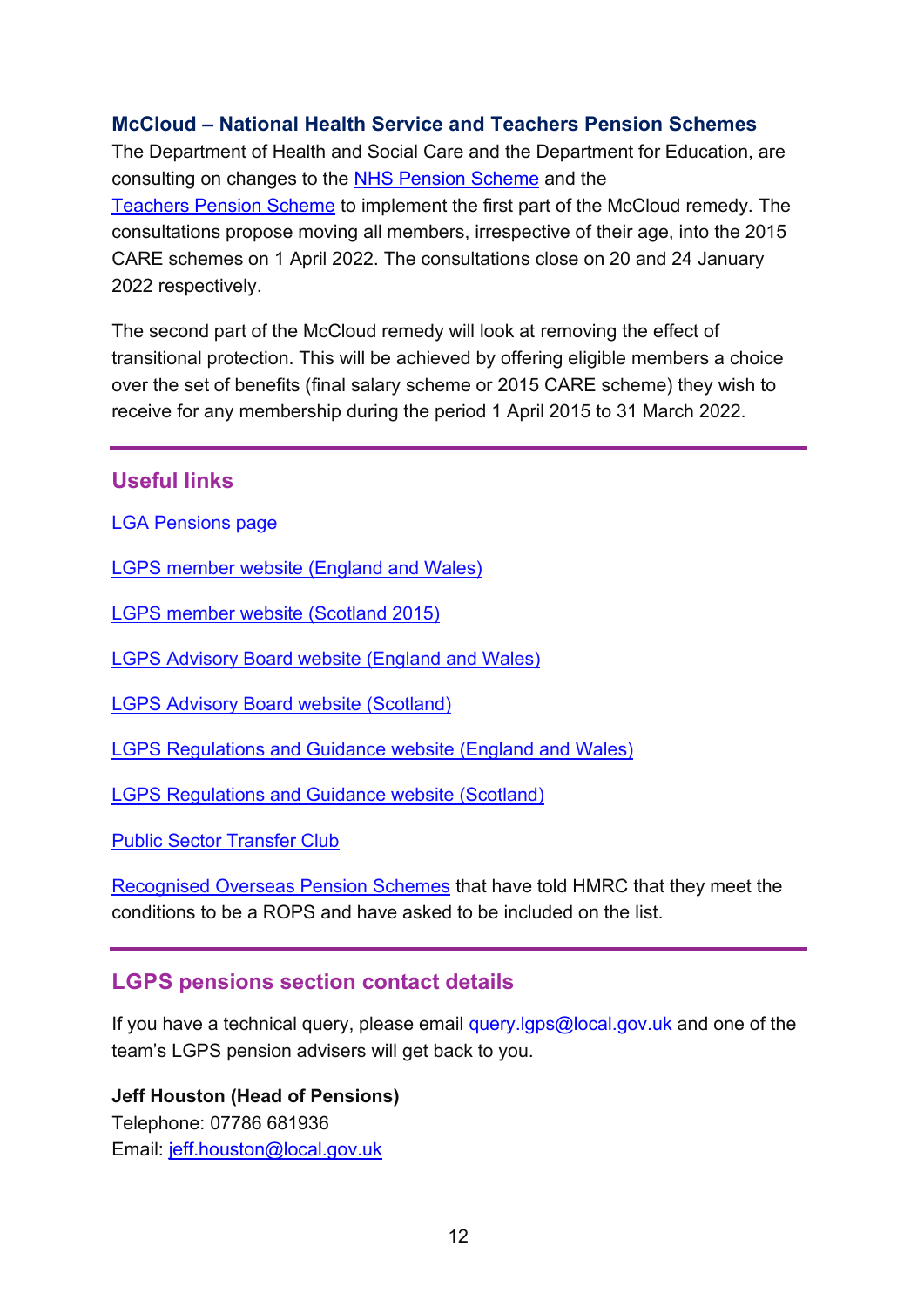**Lorraine Bennett (Senior Pensions Adviser – LGPC Secretariat)** Telephone: 07766 252847 Email: [lorraine.bennett@local.gov.uk](mailto:lorraine.bennett@local.gov.uk)

**Jayne Wiberg (Pensions Adviser – LGPC Secretariat)** Telephone: 07979 715825 Email: [jayne.wiberg@local.gov.uk](mailto:jayne.wiberg@local.gov.uk)

**Rachel Abbey (Pensions Adviser – LGPC Secretariat)** Telephone: 07827 307003 Email: [rachel.abbey@local.gov.uk](mailto:rachel.abbey@local.gov.uk)

**Steven Moseley (Pensions Adviser – LGPC Secretariat)** Telephone: 07780 227059 Email: [steven.moseley@local.gov.uk](mailto:steven.moseley@local.gov.uk)

**Karl White (Pensions Adviser (Training) – LGPC Secretariat)** Telephone: 07464 652886 Email: [karl.white@local.gov.uk](mailto:karl.white@local.gov.uk)

**Joanne Donnelly (Senior Pensions Secretary – LGPS Scheme Advisory Board (E&W))** Telephone: 07464 532613

Email: [joanne.donnelly@local.gov.uk](mailto:joanne.donnelly@local.gov.uk)

**Bob Holloway (Pensions Secretary – LGPS Scheme Advisory Board (E&W))** Telephone: 07919 562847

Email: [robert.holloway@local.gov.uk](mailto:robert.holloway@local.gov.uk)

**Gareth Brown (Research and Data Analyst - Pensions)** 

Telephone: 07785 407657 Email: [gareth.brown@local.gov.uk](mailto:gareth.brown@local.gov.uk)

**Elaine English (LGPS Executive Officer)**

Telephone: 07909 988968 Email: [elaine.english@local.gov.uk](mailto:elaine.english@local.gov.uk)

# <span id="page-12-0"></span>**Further information**

# <span id="page-12-1"></span>**Copyright**

Copyright remains with Local Government Association (LGA). This bulletin may be reproduced without the prior permission of LGA provided it is not used for